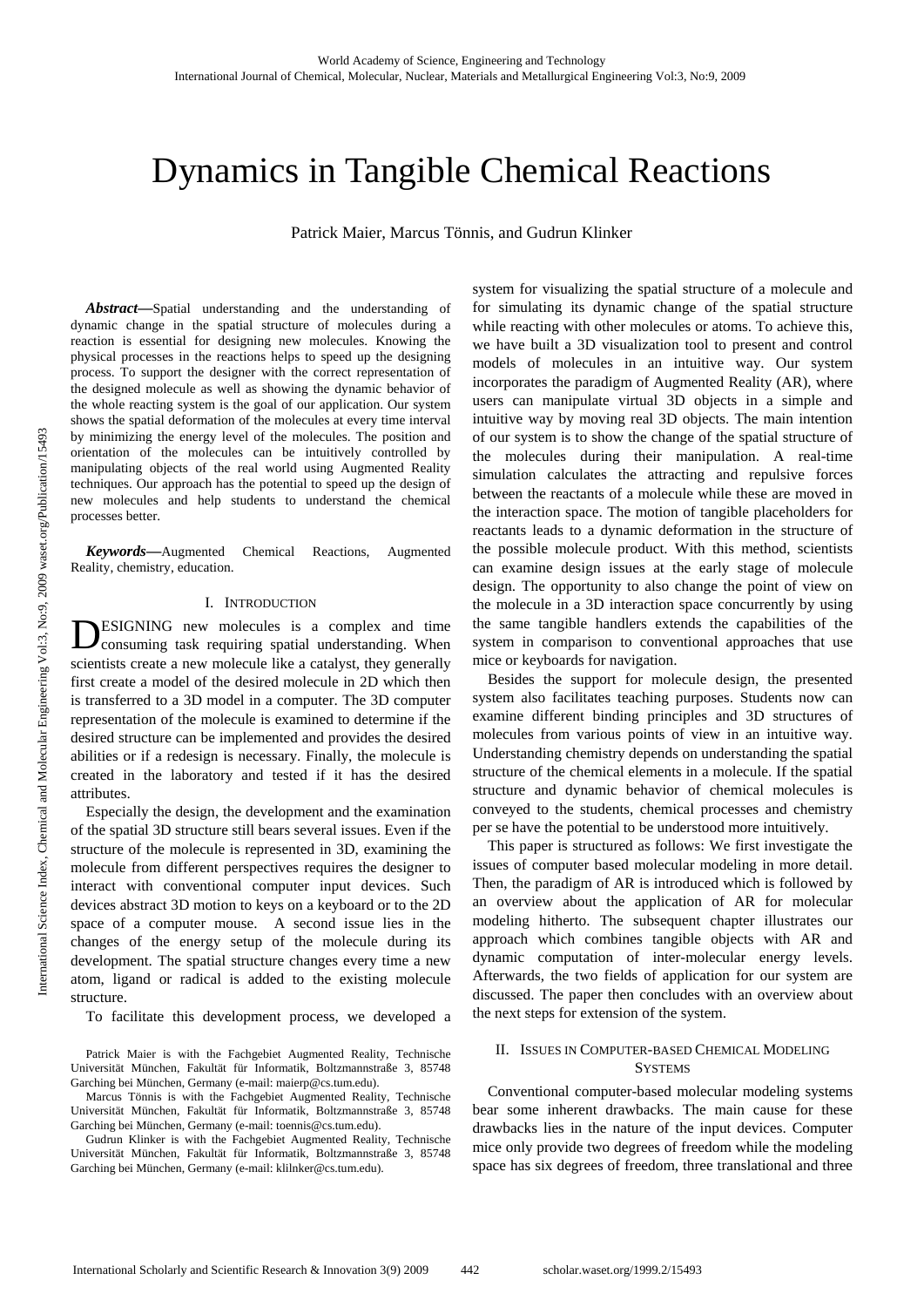rotational. Changing the position or orientation of the modeled molecule or the perspective on that model thus is constrained to the two degrees of freedom of the input device. Translation is only possible on a 2D plane and rotations are restricted to two axes. Extensions exist where the state of the controlled axes can be changed, but if even quite fast to learn, the controllability is highly different to 3D motion as we know it from our natural surrounding.

Computer systems for chemical modeling therefore tend to have reduced capabilities for dynamic properties that depend on 3D motion. Such a dynamic property is the examination of a tentative and incomplete molecule structure for possible bonds. Another dynamic property addresses dynamic deformation of a molecule structure when a new atom or radical is to be bound to the structure existing thus far. The subsequent sections investigate these issues in more detail.

### *A. 3D Visualization and Navigation*

For a good perception of the spatial structure, there is the need for an understandable visualization.



Fig. 1 Ball and Stick Model

A popular representation of molecules is the ball-and-stick model (Fig. 1), which is a 3D or spatial molecular model displaying the structure of chemical compounds, or even biomolecules. In this model, the atoms are represented by spheres around the centre of the atoms. The covalent bond between two atoms is displayed as a cylinder. Double and triple bonds are often represented by two respectively three parallel cylinders between the atoms. The sizes of the atoms cannot be displayed with correct absolute values, but the relation between the atom sizes is correct and uses the "van der Waals radius". Bond angles and bond lengths reflect the actual relationships from the atomic scale.

Another representation is the so called "space filling" model (Fig. 2), where only spheres with the size of the "van der Waals radius" are drawn. Other visualization strategies can display forces and energy levels between the atoms in a molecular structure.



Fig. 2 Space Filling Model

Having different opportunities, the designer of a molecule can switch between different modes to examine the properties of the molecule. The examination process not only requires these different visualization modes but also suitable means of navigation to inspect the molecule from different perspectives. The molecule either must be rotatable, moveable and zoomable, or the user's point of view must provide such properties of motion. Appropriate visualization and the possibility to move in an intuitive way then provide the potential to efficiently investigate molecule structures and dependent physical and chemical properties. For instance, bonding angles can be examined, or accessibility of reactive structures can be inspected.

### *B. Finding Open Bonds*

Design processes for new molecules often take existing reactive structures to compound them together with further atoms into a new, larger molecule. Different principles can be used for such a process: a textual representation can be typed in and then loaded into the 3D visualization or a 3D structure can be loaded to the model existing thus far and bound together. The designer in both cases has to explicitly connect the two open bonds. When the developing molecule structure has several open bonds, the designer has to select one of the open bonds to compound both parts. When working with a textual representation, the designer has to parse the listing manually. When working on the 3D model, the designer has to navigate through the model to find the open bonds. To support the designer in finding these open bonds, there is the need to visualize them in a way to be easily discovered.

# *C. Dynamicity in the Spatial Structure and Simulation*

Dynamic behavior of the spatial structure of molecules while interacting with them, could be important for the understanding of chemical reactions as well as for validating the desired attributes of designed molecules. Every time a new atom or structure is bound to a molecule, its internal structure changes. Incorporating the energetic influence of the new atom, all atoms in the molecule get into another spatial setting. The energy level of the whole molecule thus gets into the lowest possible level.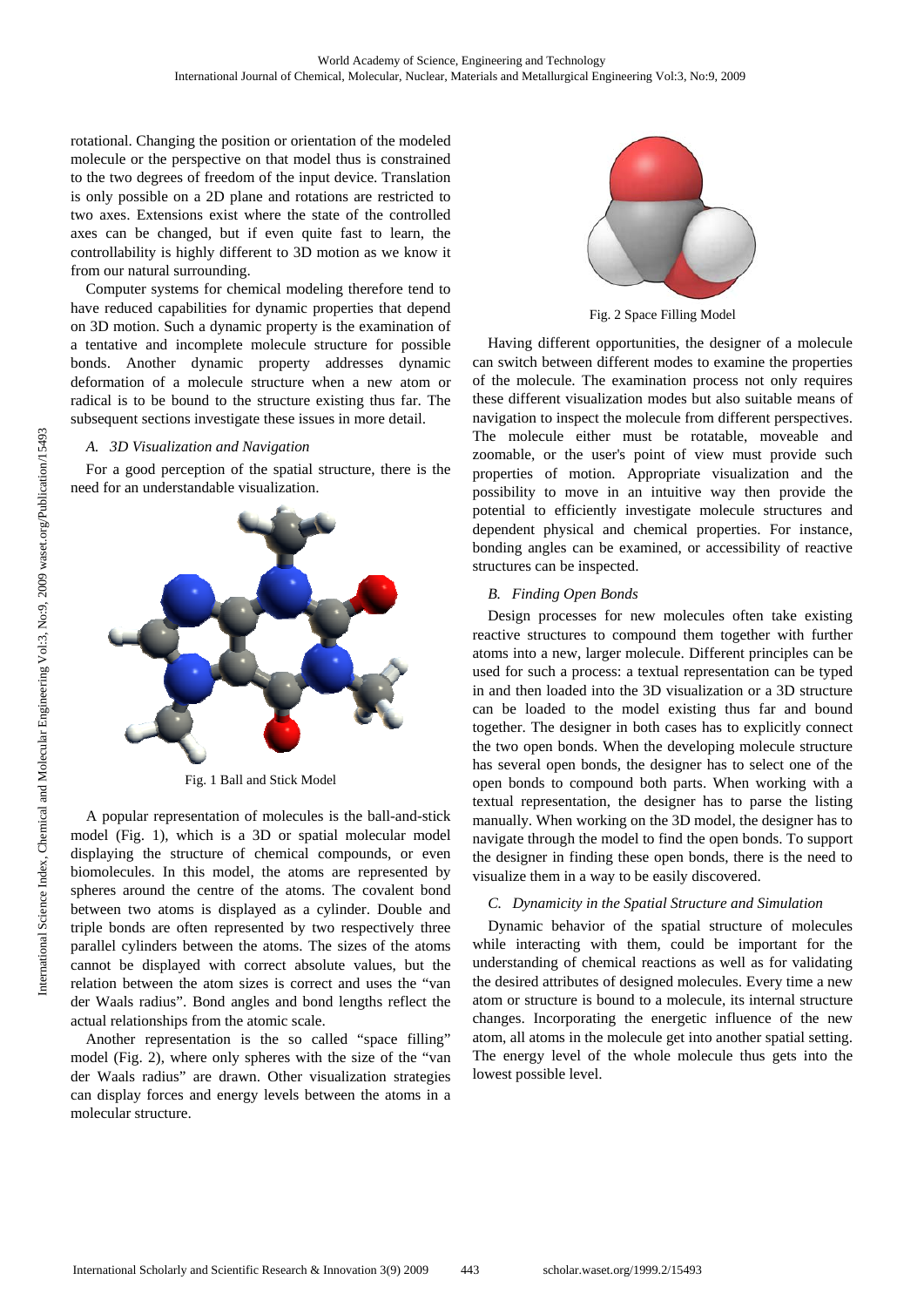

Fig. 3 Basics of Augmented Reality

When designing a molecule, the designer has to check whether the existing structure can accommodate a new group and whether the deformation of the bonding angles keeps the reactive parts of the molecule accessible. Conventional modeling software for chemistry usually computes the new molecule structure at the point in time when a new atom is attached and then renders the new layout on screen. With this principle, the 3D model changes instantly. To determine the structural changes, the designer must memorize the previous setup, has to examine the new structure and has to compare both.

Having a system that shows the deformation already while a new element is approaching could reduce the effort a developer has to invest for building a new structure. In fact, it might not be useful to show how the whole reaction occurs in detail. Instead, a visualization only showing how the molecule structure bends according to the distance of the open bond from the new atom might be useful. Such visualization could have the potential to facilitate the understanding of the energetic effects of chemical reactions.

A developer of a molecule could move a new atom towards the molecule existing thus far. The structure then bends smoothly according to the attracting and repulsive forces. The developer can follow the way of each atom in the molecule as it smoothly moves away. This could show, especially in the case of larger molecules, why some reactions are not possible. For example after binding a new atom, an initially free area would shrink in a way that a further, larger structure would not fit into that area.

# III. AUGMENTED REALITY

Augmented Reality is a newly emerging technology by which a user's view of the real world is augmented with additional information from a computer model. With mobile, wearable computers, users can access information without having to leave their work place. They can overlay the information three-dimensionally on the real world, manipulate and examine real objects and simultaneously receive additional information about them or the task at hand. Exploiting people's visual and spatial skills to navigate in a three-dimensional world, Augmented Reality thus constitutes a particularly promising new user interface paradigm.

Fig. 3 shows the basic concept of Augmented Reality. In

addition to the real world with its real objects (here: a book, a can and a table), virtual objects such as the small yellow object in the second image can be rendered, such that they fit exactly to the real world image. When combining these images, the yellow object is integrated in the picture of the real world at its desired position. This generates the impression that the yellow object is an object of the real world. For Augmented Reality, this procedure has to be performed in real-time, such that a user can interact with the real objects and the camera without loosing the 3D connection to the virtual object.



Fig. 4 Example of a marker

This technique requires tracking of the camera and the real objects, in order for the computer to know the positions of the real objects. With this information the virtual objects can be rendered exactly at the desired position in the picture of the camera. Tracking can be done with several systems. A common way of getting the data is using a marker tracker system, which takes a picture from a webcam, tries to find special patterns which represent markers (Fig. 4). The position and rotation of the marker relative to the webcam is calculated with computer vision algorithms. Two main systems are AR-ToolKit [1] and UbiTrack [2]. This data is then passed to the Augmented Chemical Reactions application that uses this to calculate and control the molecules.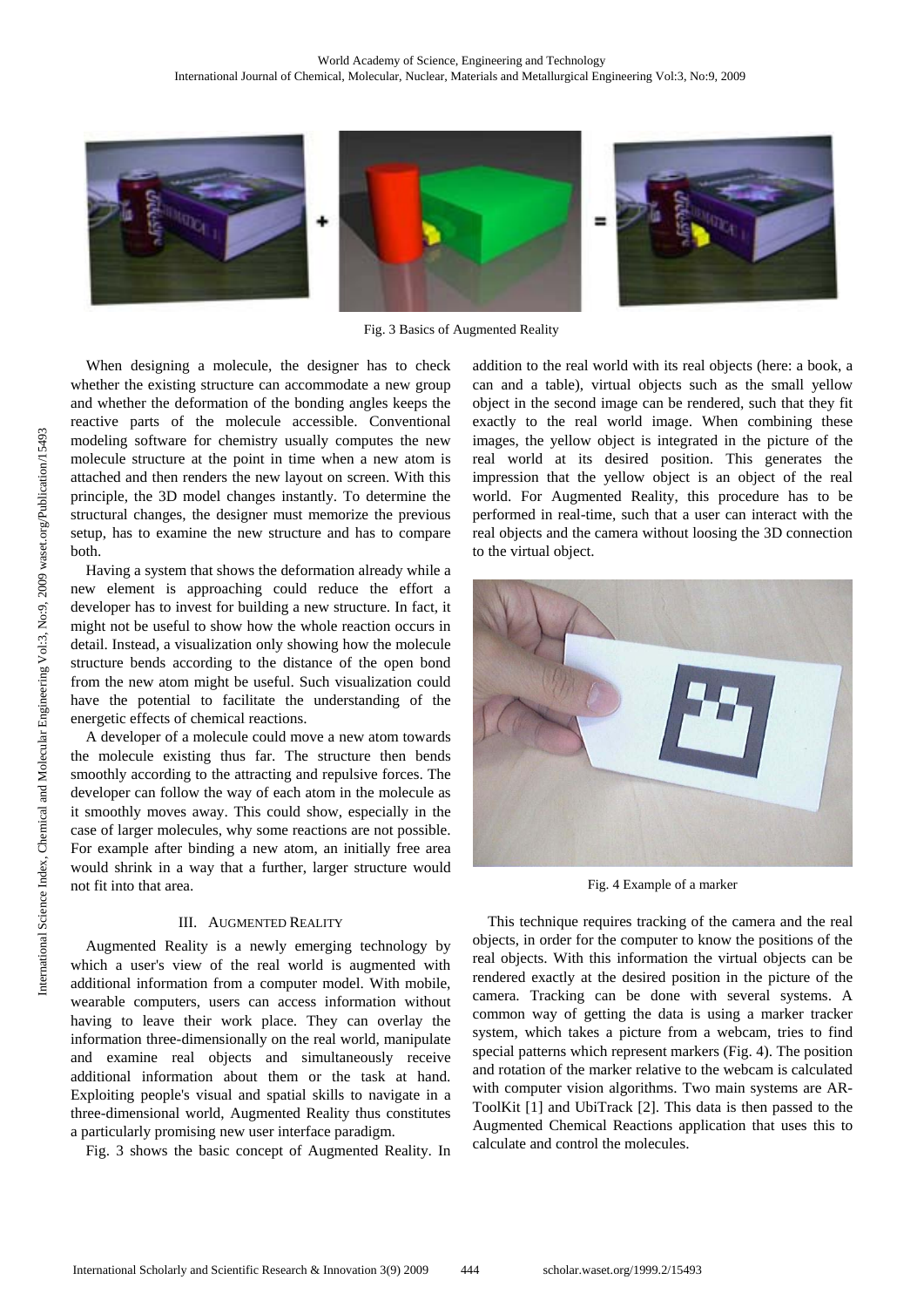

(a) Marker with a molecule rendered on it Fig. 5 Augmented markers

#### IV. RELATED WORK

There are few supporting tools in chemistry that use Augmented Reality. To increase the learning effectiveness in chemistry education, Morten Fjeld et al. built Augmented Chemistry [3], an application that uses a tangible user interface for education of organic chemistry. They compared learning effectiveness and user acceptance of Augmented Chemistry (AC) versus the more traditional ball-and-stick model. Results in learning effectiveness were almost the same for both learning environments. User preference and rankings, using NASA-TLX [4] and SUMI [5], showed stronger differences and they decided to focus mainly on improving these aspects in a re-design of the AC system. For enhanced interaction, keyboard-free system configuration, and internal/external database access, a graphical user interface has been incorporated into the tangible user interface. Threedimensional rendering has also been improved using shadows and related effects, thereby enhancing depth perception. The re-designed Augmented Chemistry system was then compared to the old system by a small qualitative user study. This user study showed an improvement in subjective opinions on the system's ease of use and ease of learning.

Suzanne Weghorst described in an report [6] the progress to date on an at that time ongoing joint research project between the HIT Lab at the University of Washington and the Molecular Graphics Lab at The Scripps Research Institute (TSRI). The goals of this research are to develop and evaluate novel interface tools for teaching and conducting research in the field of molecular biology. These interface tools are integrated within TSRI's python-based molecular viewer (called PMV). Specifically, they are enhancing PMVgenerated 3D physical models of complex molecules with mixed reality graphics, sound, voice interaction, and haptics. Lessons developed using these tools were tested in both high school and college level classrooms, and alternative approaches have been evaluated.



(b) Multiple markers each with molecules rendered on top

This system is intended to directly create physical 3D models of molecules, which are overlaid with additional information such as electrostatic fields.

Recent studies have been made by Eliana Medina et al. with static molecules to help students learn biochemistry [7].

Further related work was done by Morten Fjeld et al. [8], [9] and Hannes Kaufmann et al. [10] where only static molecule structures can be inspected and built with instantaneous changes.

### V. AUGMENTED CHEMICAL REACTIONS

The process of designing new molecules, as for example catalysts, is a time consuming task. While designing those catalysts, there is a strong need for taking the dynamic change of the bond angles into account. Unwanted deformations of the spatial structure of the molecules while trying to react with the catalyst could prevent the reaction. To support chemists in the process of designing and validating catalysts, we have designed and implemented Augmented Chemical Reactions, a visualization program for chemical molecules and chemical reactions. With this tool, it is possible to inspect molecules in an intuitive way as well as showing the dynamic behavior of the molecules while interacting with them. Chemists only have to create the desired molecule structures in their preferred application (for example MOLDEN [11]) and load the generated molecule description file into the Augmented Chemical Reactions program. Only a cheap webcam and markers (Fig. [4]) are required, which are easily self made by printing a special pattern on a piece of paper. To achieve an intuitive interaction with the molecules, the visualization of the molecules can be assigned to different markers (Fig. [4] When holding this marker in the field of view of the webcam, the model of the molecule is rendered on top of the marker in the webcam picture on the screen (Fig.  $5(a)$ ).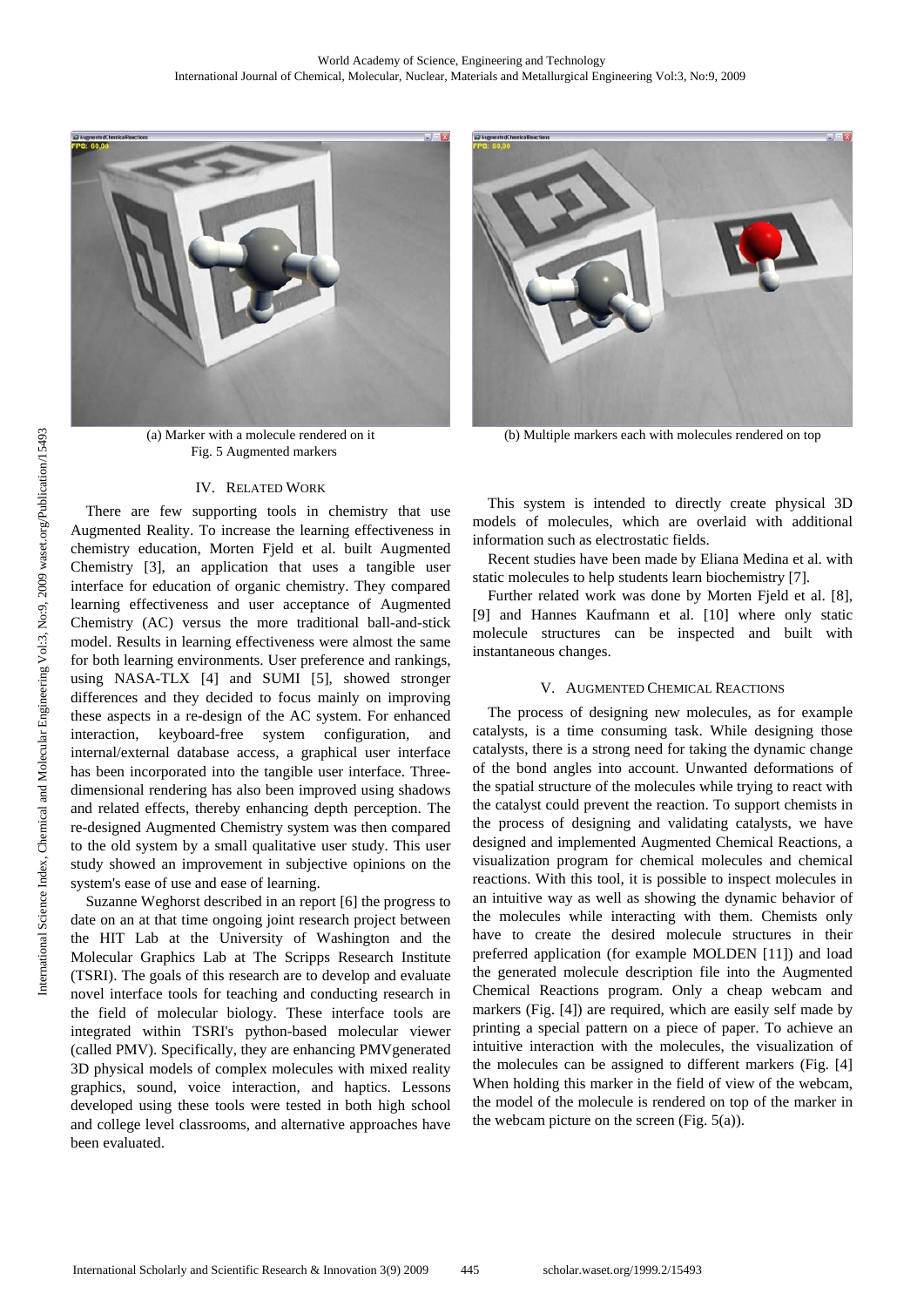

(a) One possible bond between two atoms Fig. 6 Molecules reacting with each other

Because the system calculates the position and orientation of the marker from the webcam picture using computer vision algorithms, the molecule is drawn in the picture as if it was there in real life.

With this technique it is possible to inspect the molecule from all sides as long as the marker is seen by the webcam. Defining more markers and assigning them to additional molecules (Fig. 5(b)), allows visualizing and interacting with more molecules at the same time. With different markers, each controlling one molecule and the simulation turned on, the reaction of those molecules with each other is visualized. When the distance from an atom in one molecule to an atom in another molecule is smaller than a given value (here 5Å) and the atoms have the ability to bind, a possible bond is drawn, represented by a transparent cylinder connecting those two atoms. The molecules are starting to deform due to the forces between the molecules (Fig. 6(a)). The dynamic transformation of the molecules is done by an optimizer out of the TINKER package [12], that optimizes the structure of a molecule by minimizing the energy of the molecule. Simulating only one molecule allows the inspection of the molecule in its right spatial confirmation. When interacting with more than one molecule not bond to each other at the same time, the optimization program would take the whole system into account. As a result, the molecules would be separated in the simulation, due to the repulsive forces between the molecules. To prevent this behavior and give the feeling of holding the molecules in the hands of the user, there is the need to freeze the distance and position of the centre atoms of the molecules to the distance and position of the markers. This leads to a deformation of the spatial structure of the molecules because of the attracting and repulsive forces. This interaction is the intuitive correspondence to holding ball and stick models of atoms at their centre atoms, allowing to deform the surrounding atoms.



(b) More possible bonds

The simulation calculates in real-time the optimized version of the whole system with the fixed distance of the centre atoms, defined by the distance of the markers.

Fig. 6(b) shows additional transparent cylinders drawn between the molecules, when there are more potential bonds. The designer must not only be able to see the next possible bond at a time, but also which other possible bonds are available. Possible bonds could be visualized in different ways. Transparent cylinders between the linking atoms, as well as dashed lines or curves are possible. When there is more than one possibility, where molecules can react, multiple possible bonds have to be displayed to the users. The selection of one particular possible bond out of these can be supported by highlighting the possible bond that has the strongest binding forces.

# VI. FIELDS OF APPLICATION

# *A. New Opportunities for Science*

For scientists the process of designing new molecules, such as new catalysts, is currently a time consuming task. When they design a new catalyst for a special reaction, they first have to develop this possible molecule, and create it in the laboratory. It will take some days to generate the desired molecule in a complex series of reactions. After that, the newly created catalyst is tested to see whether it has the requested attributes. Potentially, the chemists have to redo the whole process if they determine that the built catalyst does not have these attributes.

With Augmented Chemical Reactions, the scientists can easily see if the designed catalyst has the desired spatial structure to react with another molecule. It also shows the dynamic behavior of the molecule models while their distance falls below a certain value. This allows a better understanding of the chemical processes than in a static examination. If the designed catalyst does not fulfil the criteria, the molecule can be modified without much loss of time due to creating it in the laboratory.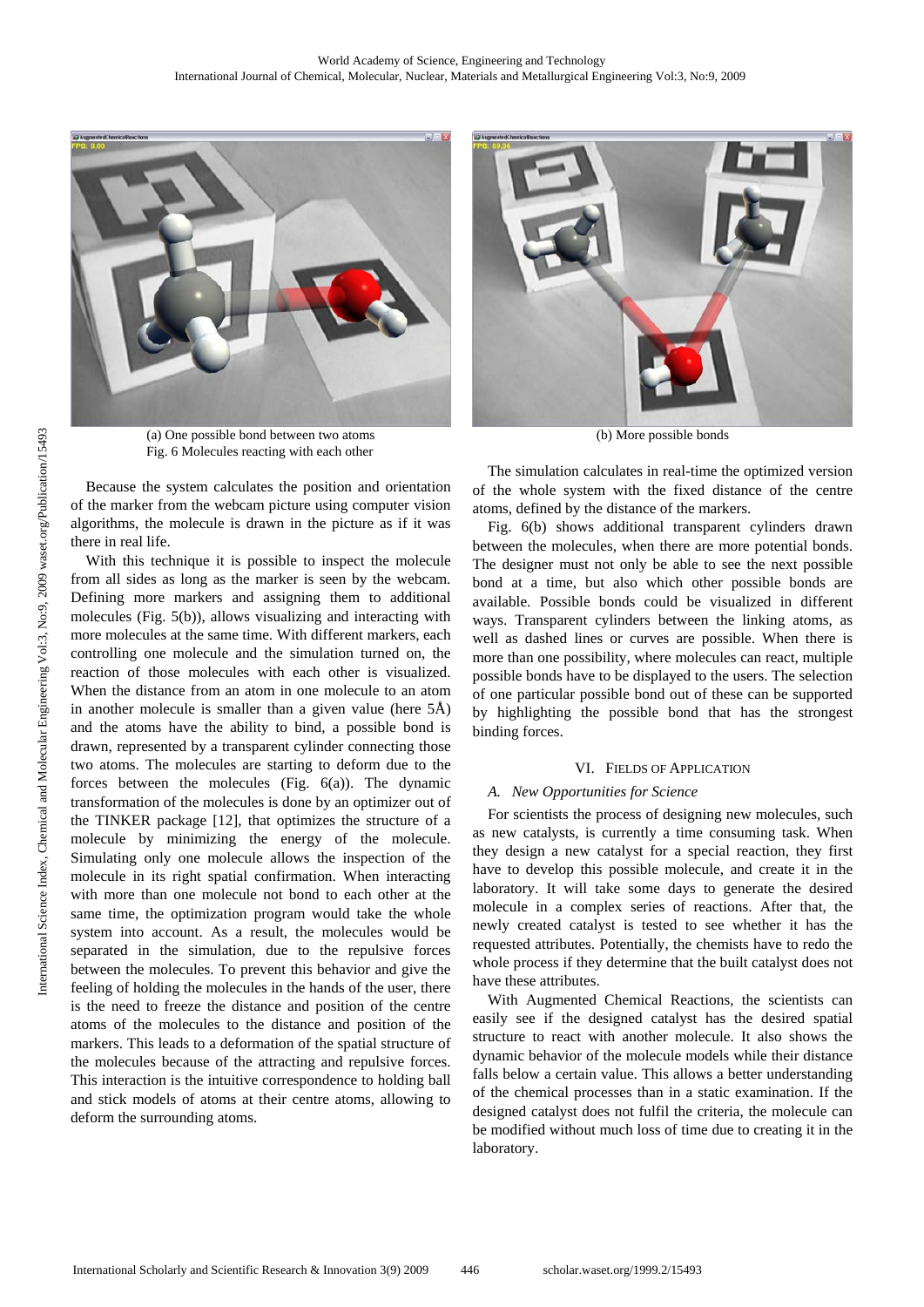

Fig. 7 Organomolybdenum complexes

One actual application of Augmented Chemical Reactions is the design of a catalyst to control the chirality of the products of a catalysis. In this special case Organomolybdenum complexes as seen in figure 7, will be both immobilized and attached to chiral ligands in order to enable easy catalyst/product separation and chiral catalysis. In this 2D representation of the chemical formula for the catalyst, it is hard to see the exact spatial configuration of that molecule. As a result of this, the designed molecules could not have the desired chiral attribute. In a catalysis with this molecule, the reactants should only have one possible place where they react, due to the chiral attribute of the catalyst. The chiral attribute is set up by placing a ligand at a special place on the catalyst to block a reaction at an unwanted position of the catalyst. When this ligand is not at the desired position due to lack of the spatial knowledge, unwanted products could be roduced in the catalysis. Even when the catalyst itself has the correct spatial structure in a static observation, the spatial structure can change in an undesired way when the reactants approach the catalyst because of the attractive and repulsive forces. In such case the desired chiral attribute is not given anymore.

When inspecting the designed catalyst with Augmented Chemical Reactions, the spatial structure of the catalyst, especially of the ligand defining the chirality can be validated. This reduces unnecessary and time-consuming creations and tests of the catalyst in the laboratory.

# *B. New Opportunities for Teaching*

This application also offers new opportunities for teaching and education, because many students have problems learning and understanding chemistry. This can be, because they can not imagine the spatial structure of the molecules which they are taught. The problem is, that teachers only have a two dimensional representation of the chemical molecules on the blackboard or on their slides. Understanding chemistry depends on understanding the spatial structure of the chemical parts. If the 3D understanding of the chemical structures is not given, the students have difficulties understanding certain behaviors of molecules. To understand why a specific chemical reaction behaves in one special manner and not in another way, there is the need to know the spatial arrangement of the atoms in a molecule. Some atoms could lie in the

middle of a molecule and therefore can not be bound to an atom of another molecule from the outside because of the repulsive forces from the surrounding atoms. If the spatial structure and dynamic change in the spatial structure of chemical molecules is conveyed to the students, chemical processes and chemistry per se could be better understood. Although there are many existing programs to visualize the molecules in 3D on a two dimensional screen, interactive schemes for rotating or moving the 3D objects are not intuitive.

With the help of Augmented Reality, users can manipulate the virtual 3D objects in the computer in an simple and more intuitive way. As a result, Augmented Reality has the potential to improve the understanding of the spatial structure of a molecule. Students have the option to inspect the molecules from every point of view. This intuitive controlling of the molecules is achieved by rotating and moving real objects (markers as shown in figure 5 and 6) rather than with keyboard and mouse. Especially for users who are not so familiar with rotating 3D objects, controlling by keyboard and mouse is difficult. In addition to inspecting the molecules, students can also control the interaction of two or more molecules with each other. When molecules come close to each other and finally react, the users can see the deformation of the molecules.

#### VII. FUTURE WORK

Future work now has to determine, which gestures and user input methods to interact with the molecules are easy and intuitively to use. If it is for example necessary to use more than two molecules at the same time with more than two markers, it will be difficult to control the three objects with the two hands of one person. There may be a need of other gestures to control more than two molecules. Further more, interactive facilities are needed that help building molecules from fragments and single atoms. Along with this comes the need to select a particular possible bond when more than one possible bond is displayed to the user. The selection of the desired bond could be visualized by altering the color or transparency of the possible bonds in respect to the actual energy of this bond. So the possible bond that has the strongest binding forces could be visualized with the lowest transparency.